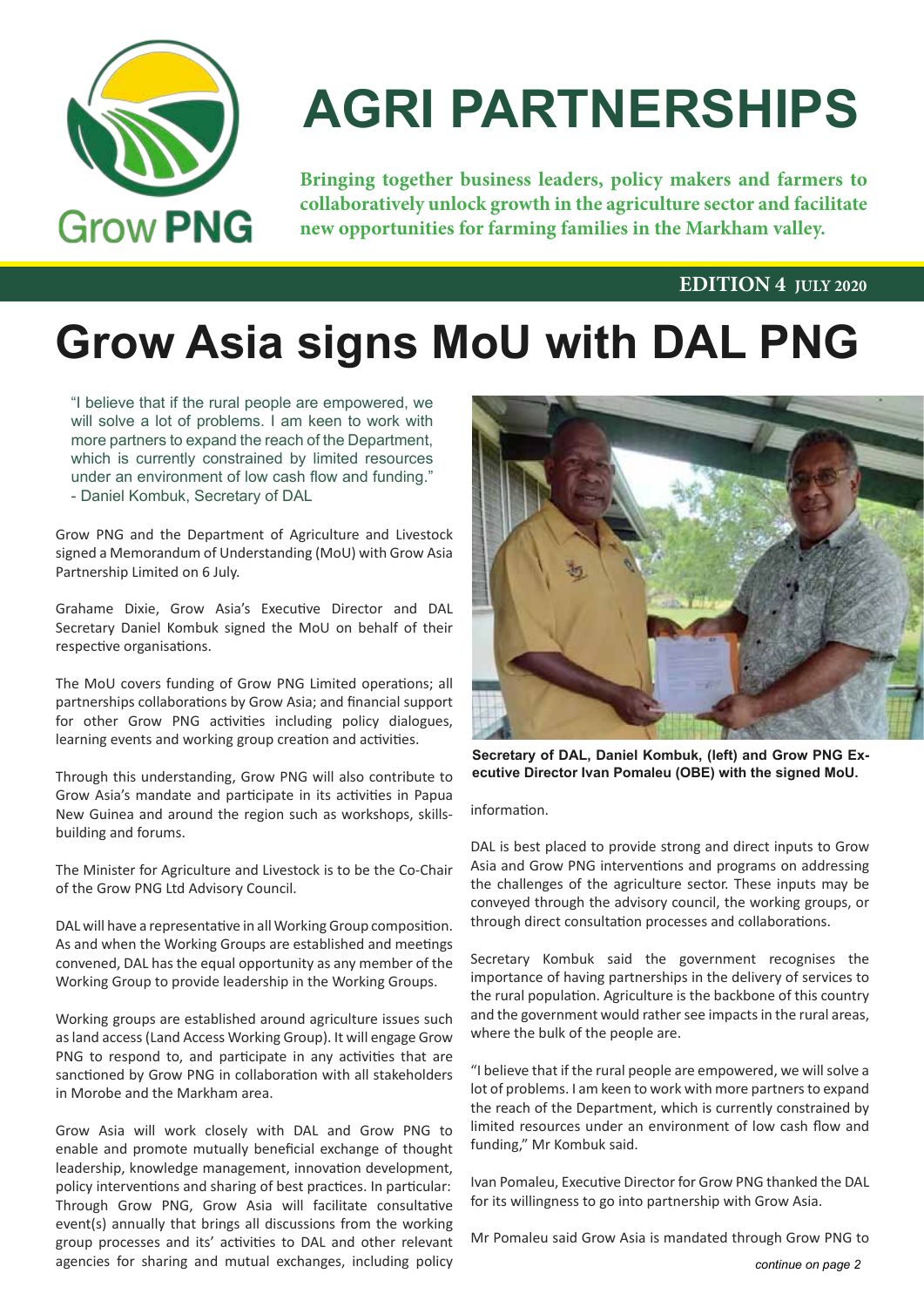# **MoU signed for agricultural development**

address the United Nations sustainable agriculture goals.

"Grow PNG is keen to ensure that its work in Papua New Guinea is viewed through the lenses of government as a party to the UN Sustainable Development Goals.

"Our partnership in this regard is crucial. I thank the Department of Agriculture and Livestock for coming to this point of executing the MoU with Grow Asia Partnership Limited," he said.

Mr Pomaleu commended the Australian Government for supporting Grow Asia and through Grow Asia, Grow PNG and its program rollout along the Markham Valley. "Australia's strong support has allowed Grow PNG to commence work in the Markham region."

He said Australia's commitment to the agriculture sector is also exemplified in various programs including its fight against African Swine Flu; ongoing commitment to research and development work with ACIAR; its work through IFC and ADB; some new initiatives through the Lae City Hand Up Program; and the Morobe School Gardens program.

Grow Asia is registered as an independent non-for-profit legal entity in Singapore, established by the World Economic Forum (WEF) and the Association of Southeast Asian Nations (ASEAN) in 2014.

It was established out of the WEF's New Vision for Agriculture (NVA) Initiative, which involves catalysing multi-stakeholder partnerships on sustainable and inclusive agriculture development.

DAL is the lead agency responsible for the management of the agriculture sector in PNG. Its mandate is to provide policy advice and technical and administrative support for optimal performance of the sector. Its partnership in this MoU includes all statutory bodies, offices and mandated programs.

"The PNG Government wants to grow the economy by growing the agriculture sector throughout the country to promote a new vision it has for agriculture," Mr Pomaleu said.

Mr Pomaleu said in 2018 Grow Asia was invited by the PNG Government to establish a Country Partnership in the same Grow Asia model following discussions at the WEF Annual Meeting among PNG delegation, WEF and Grow Asia representatives.

In May 2019, Grow Asia, following the invitation, registered Grow PNG Ltd, a subsidiary of Grow Asia Partnership Ltd, to help build a partnership platform to help stakeholders address challenges in the agricultural sector.

Grow Asia was launched in April 2015. It serves as a multistakeholder platform to catalyse and coordinate action that contributes to food security and sustainable, inclusive agricultural development in the ASEAN countries. Country-led and locally driven, Grow Asia supports market-based solutions with measurable positive impacts on agriculture-sector growth, especially focusing on the development of smallholder farmers (both men and women) and environmental sustainability of agriculture.

## **Grow PNG, a member of a larger network**

The Grow Asia network saw growth last year through working groups and farmers.

Executive Director for Grow Asia Partnership Ltd Grahame Dixie said Grow Asia's work with its six country partnerships Cambodia, Myanmar, Indonesia, Philippines, Vietnam and PNG being a new country partnership is attracting interest.

Grow Asia is excited about Grow PNG Ltd, the 6th member in Grow Asia's family of partnerships. Grow PNG is now part of a larger network of organization in Grow Asia.

"It must grow membership and we are looking very closely at what Grow PNG can do in terms of growing its membership which currently stands at around 20," Mr Dixie said.

With 520 different partners, this means Grow Asia significantly brings together private sectors, public sectors, non-government organisations and civil societies. These different stakeholders come together and collectively design and implement projects.

"We capture learnings from across the world - the World Economic Forum, Africa, South America and other parts of the

world in this large network to help resolve problems that each individual working group members may not be able to resolve on their own," Mr Dixie said.

Few things that emerged with growth last year are learning events and increase in the number of women participants. The network measures the participation rate of women in working group and learning using videos and the online platform.

"The network is attracting some resources from new funding sources such as Korea, Japan and China, which demonstrates that our operating model is attractive and resonate with the expectations of these donors."

It is a special space of work which is also linking DFAT, World Bank, FAO and IFAD in a collective effort to address agricultural development and open up opportunities for farmers in an environmentally sustainable manner. Grow Asia is now an accredited Entity Associated with ASEAN – first WEF-initiated organization to achieve this status. It is a platform that brings together women and youth voices in discussions on key issues and crop specific challenges. It also works hard to identify resources and financial ideas to make the model self-sustaining.

Any organisation is welcome to become a partner of Grow PNG and its Working Groups. Partners are expected to have an interest in the country and agriculture, a commitment to supporting smallholders and rural development and an openness to partner with other organisations in a pre-competitive space.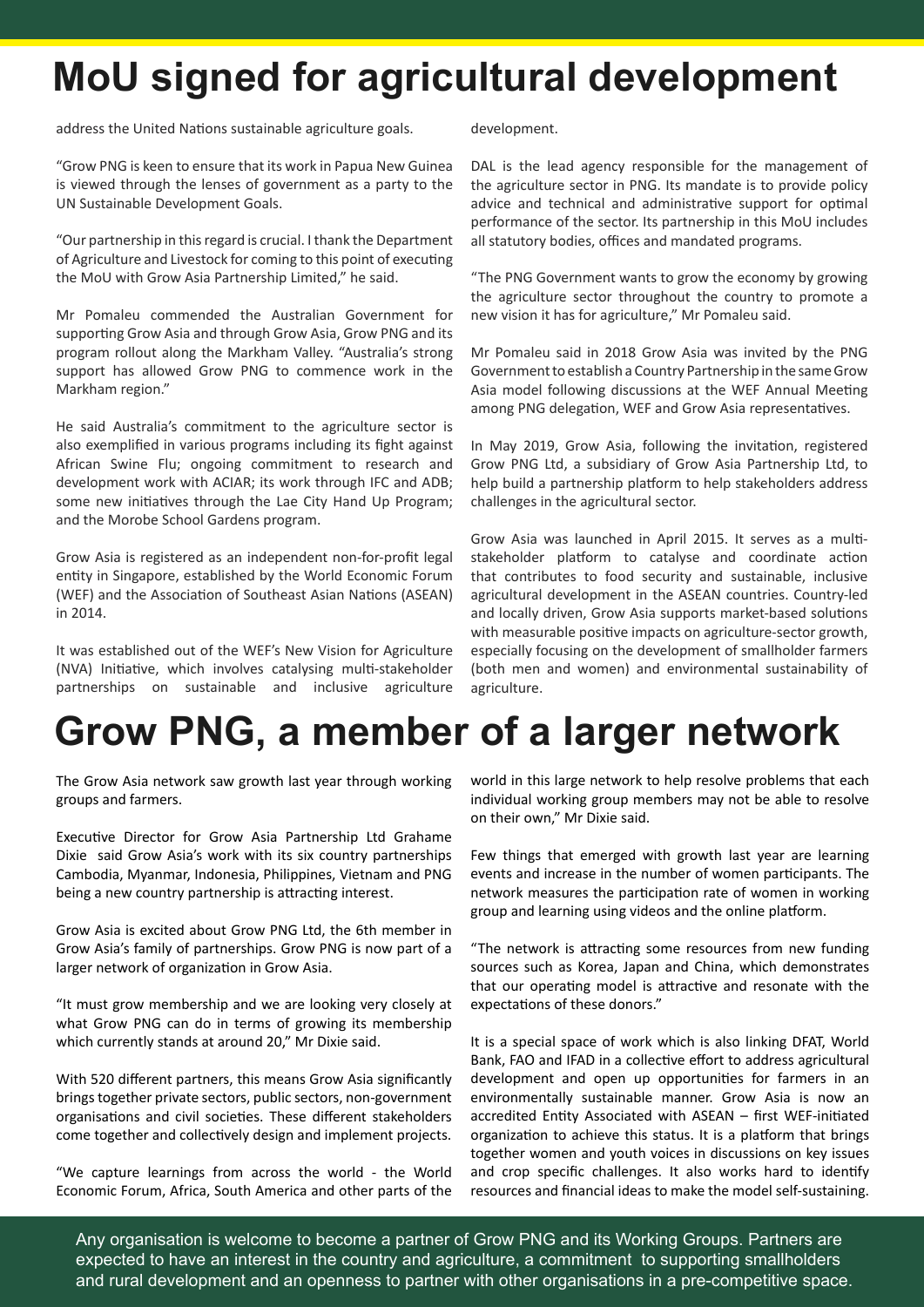

**Participants to the Grow PNG and Grow Asia Partners program held on July 16 - farmer Awa Mundugan (Takom Farms Markham ) LCCI President John Byrne, Eileen Daniels (Atupan village Markham) and** *Post-Courier* **Lae journalist Janet Kari.**

## **Partners discuss strategy at meeting**

Understanding current supply chains, creating an avenue for farmers to get their payments through digital means and infrastructure development are important to the further development of the agriculture sector.

Partners who participated in the Grow PNG and Grow Asia Partners Program held on July 16 highlighted the need for development, greater understanding and awareness in these areas.

Lead UN Human Capital Development PNG (UNHCD) in financial Inclusion, Jagdeep Dahiya said UNHCD is introducing a new strategy on learning in the digital era.

"This is to broaden the scope of UNHCD to work not only with financial institutions but to create digital financial services for farmers. The financial services will allow them to see clearly funds inflows and outflows and margins created." Mr Dahiya said.

This work is in digitalizing the agricultural value chain and creating an avenue for the farmers to get their payments into digital wallets/accounts and creating an equal and equitable system around the value chain.

Law and order, infrastructure and connectivity remain a big challenge for digital agriculture systems in PNG.

UNHCD's role is to help institutions get into new channels and technologies specifically in agriculture and is testing different models. Testing of a model in partnership with Mi Bank is progressing to enable the development of another digital product or a farmer application.

Understanding supply chains and determining appropriate interventions is also important to agricultural development in the country.

"There is a need to understand the current supply chain that exist currently for cocoa, coffee and determine what interventions are appropriate under the circumstance," Country Manager Outspan PNG Ltd, Bavaraj Mashetty said.

"Literacy and understanding of principles of business are also important to building small businesses, whether these are in agriculture or in services." - LCCI President John Byrne

Most farmers in Morobe do not have bank accounts for digital payments to be made directly into accounts.

"Digital payments help in building a financial footprint for future financing requirements. Farmers need to learn and understand the importance of digital payments."

Presidents of Lae Chamber of Commerce Incorporated & Tok Stret Consulting Chief Executive Officer, John Byrne talked about infrastructure to help agriculture growth.

"Infrastructure development for market access is important for agriculture development in this region. There are important opportunities which exists but road access to these fertile areas is a key challenge."

Literacy and understanding of principles of business are also important to building small businesses, whether these are in agriculture or in services.

Executive Director for Grow Asia Partnership Ltd Grahame Dixie talked about Grow Asia's work with its six country partnerships.

"Digital interventions is important in agriculture. We need to determine what is crucial, what works, and what types of ecosystem is required and what areas of agribusinesses requires support and investment.

Executive Director Grow PNG Ltd, Ivan Pomaleu said Grow PNG will be seeking to balance the expectations of Grow Asia and its stakeholders, while at the same time staying relevant to the needs, challenges, and aspirations of its stakeholders.

Some of the issues discussed at the partners meeting will be presented at the Grow Asia Forum to be held in mid-August.